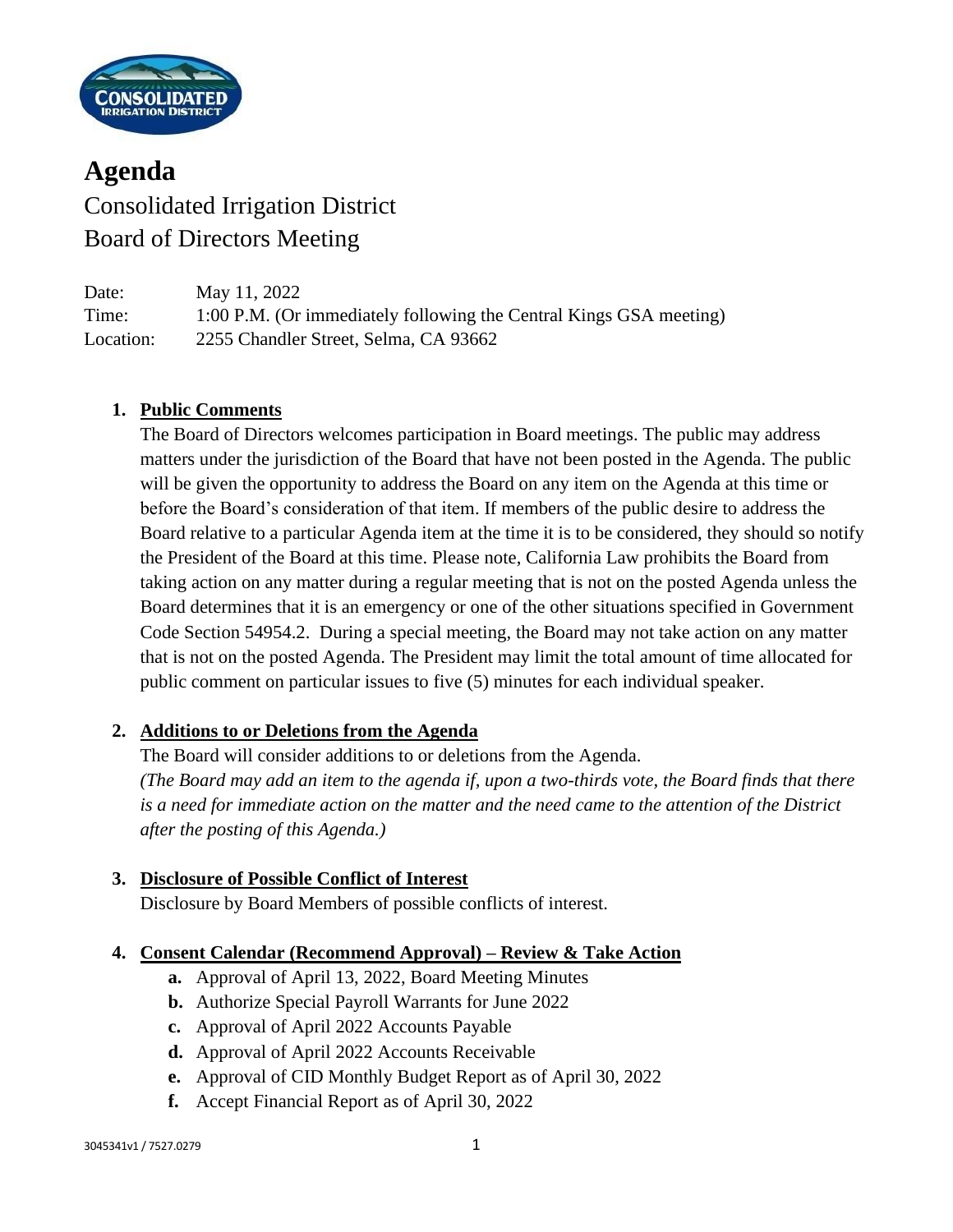- **g.** Accept Easement Agreement DR Horton CA3, Inc.
- **h.** Accept Easement Agreement DR Horton CA3, Inc.

#### **5. For Board discussion and possible action: Personnel**

Authorize the General Manager to execute a contract for professional accounting services not to exceed one year.

#### **6. Manager's Report, Presentation of Items for Board Action and Public Hearings**

#### **a. Water Report**

Review and discuss for possible action: the current water report.

### **b. SGMA Update**

Receive update on implementation of the Sustainable Groundwater Management Act and provide directions to staff.

### **c. Report of Land Acquisition Effort**

Receive update and discuss for possible action regarding land acquisition.

### **d. Projects Update**

Receive update and discuss for possible action: the status of current projects.

# **7. Board Reports**

Receive reports from individual Board members.

# **8. Closed Session Pursuant to Government Code Section 54956.9(d)(1) – Conference with Legal Counsel**

Closed session conference with legal counsel pursuant to Government Code Section 54956.9(d)(1) related to existing litigation:

- *James Irrigation District v. KRWA, et al.* (Fresno County Case number 19CECG00769).
- *State Water Resources Control Board, Division of Water Rights, KRWA Petition for Change Re License No. 11521.*
- *State Water Resources Control Board, Petitions to Revoke or Revise the Declaration of Fully Appropriated Stream Systems with respect to the Kings River System.*
- *State Water Resources Control Board, Semitropic Improvement District of Semitropic Water Storage District v. kings River Water Association et. al; Complaint in Support of Petition to Revise and/or Revoke Declaration of Fully Appropriated Stream System for the Kings River.*

# **9. Closed Session Pursuant to Government Code Section 54956.9(d)(2) – Conference with Legal Counsel**